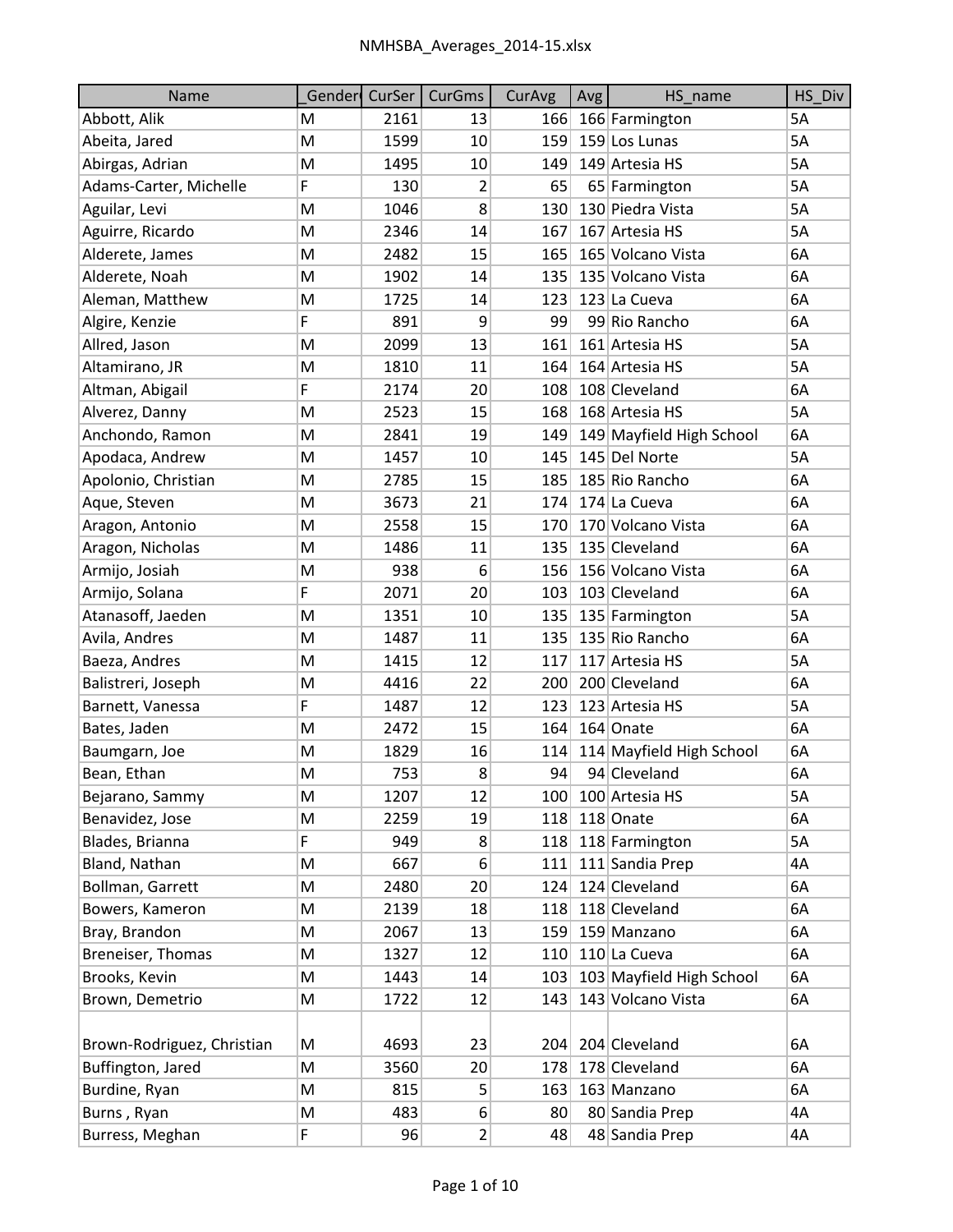| Name                  |   | Gender CurSer | <b>CurGms</b>  | CurAvg | Avg | HS_name             | HS_Div |
|-----------------------|---|---------------|----------------|--------|-----|---------------------|--------|
| <b>Busey, Patrick</b> | M | 2212          | 16             | 138    |     | 138 Cibola          | 6A     |
| Byer, Ryan            | M | 3734          | 18             | 207    |     | 207 Cleveland       | 6A     |
| Byram, Baliegh        | F | 1126          | 12             | 93     |     | 93 Sandia High      | 6A     |
| Call, Branden         | M | 584           | $\overline{4}$ | 146    |     | 146 Del Norte       | 5A     |
| Cameron, Casey        | M | 1785          | 18             | 99     |     | 99 Cleveland        | 6A     |
| Campbell, Dylan       | M | 516           | 4              | 129    |     | 129 Del Norte       | 5A     |
| Carabajal, Athina     | F | 1519          | 13             | 116    |     | 116 Las Cruces      | 6A     |
| Cardon, Garrett       | M | 1983          | 18             | 110    |     | 110 Cleveland       | 6A     |
| Cardwell, Mark        | Μ | 845           | 9              | 93     |     | 93 East Mountain    | 4A     |
| Carman, Denton        | M | 2617          | 16             | 163    |     | 163 Sandia High     | 6A     |
| Carrillo, Precious    | F | 1908          | 15             | 127    |     | 127 West Mesa       | 6A     |
| Carter, Cass          | M | 1641          | 12             | 136    |     | 136 Artesia HS      | 5A     |
| Cary, Sean            | M | 2722          | 16             | 170    |     | 170 Eldorado        | 6A     |
| Case, Dale            | M | 3455          | 19             | 181    |     | 181 Cibola          | 6A     |
| Chadwick, Leticia     | F | 883           | 8              | 110    |     | 110 Cibola          | 6A     |
| Chambers, Graciela    | F | 1612          | 12             | 134    |     | 134 Artesia HS      | 5A     |
| Chavez, Simon         | M | 1402          | 12             | 116    |     | 116 Artesia HS      | 5A     |
| Chavez, Xavier        | M | 2987          | 18             | 165    |     | 165 Cleveland       | 6A     |
| Chenier, Aubry        | F | 1800          | 18             | 100    |     | 100 Cleveland       | 6A     |
| Cherino, Emilio       | M | 792           | 6              | 132    |     | 132 Sandia Prep     | 4A     |
| Choneska, Angelica    | F | 2707          | 18             | 150    |     | 150 Eldorado        | 6A     |
| Choneska, Aaron       | M | 2586          | 15             | 172    |     | 172 Eldorado        | 6A     |
| Clark, Jeremy         | M | 2176          | 16             | 136    |     | 136 Cleveland       | 6A     |
| Clark, Justin         | M | 938           | 8              | 117    |     | 117 Piedra Vista    | 5A     |
| Clark, Kevin          | M | 2605          | 15             | 173    |     | 173 West Mesa       | 6A     |
| Coddington, Jordan    | M | 1701          | 12             | 141    |     | 141 Artesia HS      | 5A     |
| Collums, Coby         | M | 1573          | 12             | 131    |     | 131 Artesia HS      | 5A     |
| Coons, Tyler          | M | 1125          | 12             | 93     |     | 93 Artesia HS       | 5A     |
| Cordova, Dawson       | M | 867           | 8              | 108    |     | 108 Volcano Vista   | 6A     |
| Correa, Alyssa        | F | 1696          | 14             | 121    |     | 121 Cleveland       | 6A     |
| Corsey, Vance         | М | 2780          | 15             | 185    |     | 185 Rio Rancho      | 6A     |
| Crenshaw, Joshua      | M | 1314          | 10             | 131    |     | 131 Volcano Vista   | 6A     |
| Crowell, Steven       | М | 2855          | 19             | 150    |     | 150 Onate           | 6A     |
| Dalton, Matthew       | М | 908           | 9              | 100    |     | 100 Santa Fe High   | 6A     |
| Dang, Billy           | М | 2013          | 12             | 167    |     | 167 Del Norte       | 5A     |
| Daniello, Asante      | М | 963           | 6              | 160    |     | 160 La Cueva        | 6A     |
| Dassie, Tyler         | M | 1518          | 10             | 151    |     | 151 Rio Rancho      | 6A     |
| Davies, Justin        | М | 2722          | 16             | 170    |     | 170 Cleveland       | 6A     |
| Davis, Bernadette     | F | 2899          | 17             | 170    |     | 170 Manzano         | 6A     |
| Davis, Jacob          | M | 2317          | 14             | 165    |     | 165 Rio Rancho      | 6A     |
| Davis, Marisa         | F | 2180          | 20             | 109    |     | 109 Rio Rancho      | 6A     |
| Davis, Shanya         | F | 191           | 2              | 95     |     | 95 Piedra Vista     | 5A     |
| Davis, Zachary        | M | 2095          | 16             | 130    |     | 130 Rio Rancho      | 6A     |
| Deacon, Rose          | F | 843           | 6              | 140    |     | 140 Cleveland       | 6A     |
| DeLaCruz, Kevin       | Μ | 1165          | 8              | 145    |     | 145 Espanola Valley | 5A     |
| DeLeeuw, Sean         | Μ | 1782          | 14             | 127    |     | 127 Cleveland       | 6A     |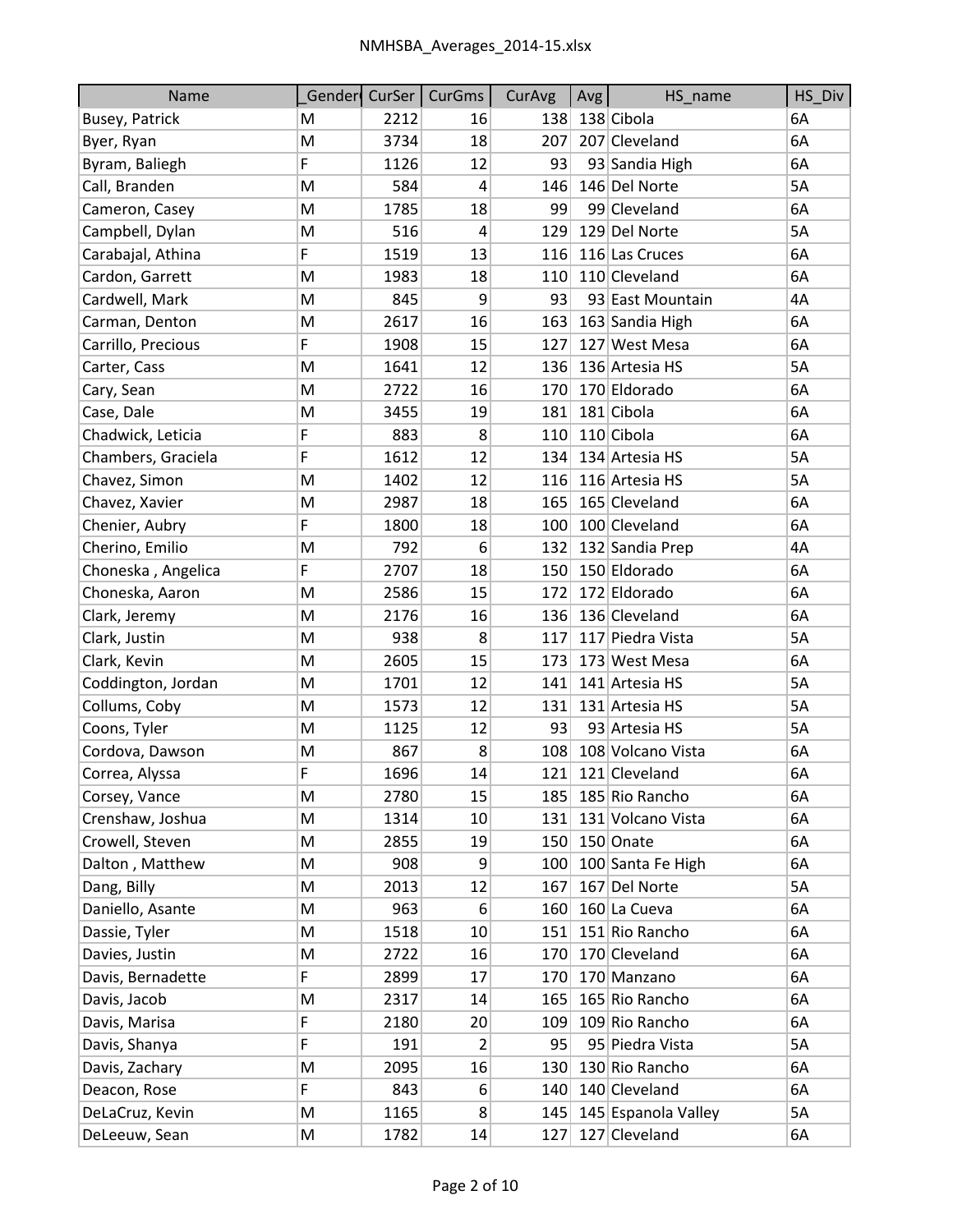| Name                      |    |      | Gender CurSer CurGms | CurAvg      | Avg | HS_name                  | HS_Div |
|---------------------------|----|------|----------------------|-------------|-----|--------------------------|--------|
| Denney, Joseph            | M  | 1301 | 8                    | 162         |     | 162 Piedra Vista         | 5A     |
| Devora, Rubi              | F  | 1136 | 12                   | 94          |     | 94 Artesia HS            | 5A     |
| Diaz, Brandon             | M  | 1730 | 13                   | 133         |     | 133 Eldorado             | 6A     |
| Do, Nhi                   | F  | 1611 | 16                   | 100         |     | 100 Manzano              | 6A     |
| Dodson, Bailey            | F  | 2788 | 19                   | 146         |     | 146 Cibola               | 6A     |
| Dominguez, Dominic        | M  | 713  | 6                    | 118         |     | 118 Volcano Vista        | 6A     |
| Dominguez, Rodolfo        | Μ  | 429  | 5                    | 85          |     | 85 Farmington            | 5A     |
| Drexler, Parker           | М  | 261  | 3                    | 87          |     | 87 Eldorado              | 6A     |
| Duran, Cesar              | M  | 2139 | 16                   | 133         |     | 133 Mayfield High School | 6A     |
| Duran, Issac (L)          | M  | 1230 | 11                   | 111         |     | 111 Santa Fe High        | 6A     |
| Duran, Nathaniel          | M  | 1910 | 11                   | 173         |     | 173 Santa Fe High        | 6A     |
| Eckenroth, Gabe           | M  | 320  | 3                    | 106         |     | 106 Sandia Prep          | 4A     |
| Elebario, Diego           | M  | 1719 | 10                   | 171         |     | 171 Farmington           | 5A     |
| Elizondo, Casey           | Μ  | 1468 | 12                   | 122         |     | 122 Cleveland            | 6A     |
| Elliott, Samuel           | M  | 1168 | 8                    | 146         |     | 146 Volcano Vista        | 6A     |
| Ellis, Morgan             | F  | 2771 | 16                   | 173         |     | 173 Eldorado             | 6A     |
| Errickson, Katherine      | F  | 1429 | 16                   | 89          |     | 89 Cleveland             | 6A     |
| Fahey, Mikayla            | F  | 2010 | 13                   | 154         |     | 154 Eldorado             | 6A     |
| Farless, Thomas           | M  | 3045 | 20                   | 152         |     | 152 Cleveland            | 6A     |
| Farmer, William           | M  | 2005 | 13                   | 154         |     | 154 Farmington           | 5A     |
| Farris, Alyssa            | F  | 90   | 2                    | 45          |     | 45 Sandia High           | 6A     |
| Ferdig, Matthew           | M  | 1637 | 16                   | 102         |     | 102 Cibola               | 6A     |
| Ferrer, Jesse             | M  | 972  | 8                    | 121         |     | 121 Farmington           | 5A     |
| Ficklin, Josiah           | M  | 3473 | 19                   | 182         |     | 182 Eldorado             | 6A     |
| Ficklin, Justus           | M  | 2890 | 18                   | 160         |     | 160 Eldorado             | 6A     |
| Fletcher, Michael         | M  | 77   | 1                    | $\mathbf 0$ |     | 0 East Mountain          | 4A     |
| Fletcher, Mike            | M  | 238  | $\overline{2}$       | 119         |     | 119 East Mountain        | 4A     |
| Fort, Aaron               | Μ  | 2833 | 19                   | 149         |     | 149 Las Cruces           | 6A     |
| Foster, Zack              | M  | 1002 | 6                    | 167         |     | 167 Sandia High          | 6A     |
| Franks, Raegan            | F  | 2565 | 15                   | 171         |     | 171 Piedra Vista         | 5A     |
| Franks, Steven            | M  | 3178 | 15                   | 211         |     | 211 Piedra Vista         | 5A     |
| Frausto, Veronica         | F  | 1098 | 14                   | 78          |     | 78 Mayfield High School  | 6A     |
| Frisch, Tyler             | Μ  | 2235 | 15                   | 149         |     | 149 Manzano              | 6A     |
| Gagliardi, Taylor         | F  | 758  | 6                    | 126         |     | 126 Cleveland            | 6A     |
| Gale, Jakob               | Μ  | 973  | 9                    | 108         |     | 108 Sandia Prep          | 4A     |
| Garcia, Jared             | M  | 938  | 8                    | 117         |     | 117 Volcano Vista        | 6A     |
| Garcia, Luis              | M  | 2352 | 19                   | 123         |     | 123 Rio Rancho           | 6A     |
| Garcia, Mariano           | M  | 3205 | 18                   | 178         |     | 178 Rio Rancho           | 6A     |
| Garcia, Nicholas          | M  | 1730 | 14                   | 123         |     | 123 Mayfield High School | 6A     |
| Garcia-Gonzales, Santiago | M  | 429  | 4                    | 107         |     | 107 Sandia High          | 6A     |
| Garcia-Vigil, Justin      | M  | 3375 | 19                   | 177         |     | 177 Pojoaque High School | 4A     |
| Gomez, Alec               | Μ  | 2477 | 18                   | 137         |     | 137 Volcano Vista        | 6A     |
| Gomez, Alexis             | F  | 1446 | 12                   | 120         |     | 120 Artesia HS           | 5A     |
| Gontis, Alexander         | Μ  | 3917 | 21                   | 186         |     | 186 Cleveland            | 6A     |
| Gontis, Grace             | F. | 1594 | 16                   | 99          |     | 99 Cleveland             | 6A     |
| Gonzales, Alex            | M  | 1325 | 10                   | 132         |     | 132 Sandia Prep          | 4A     |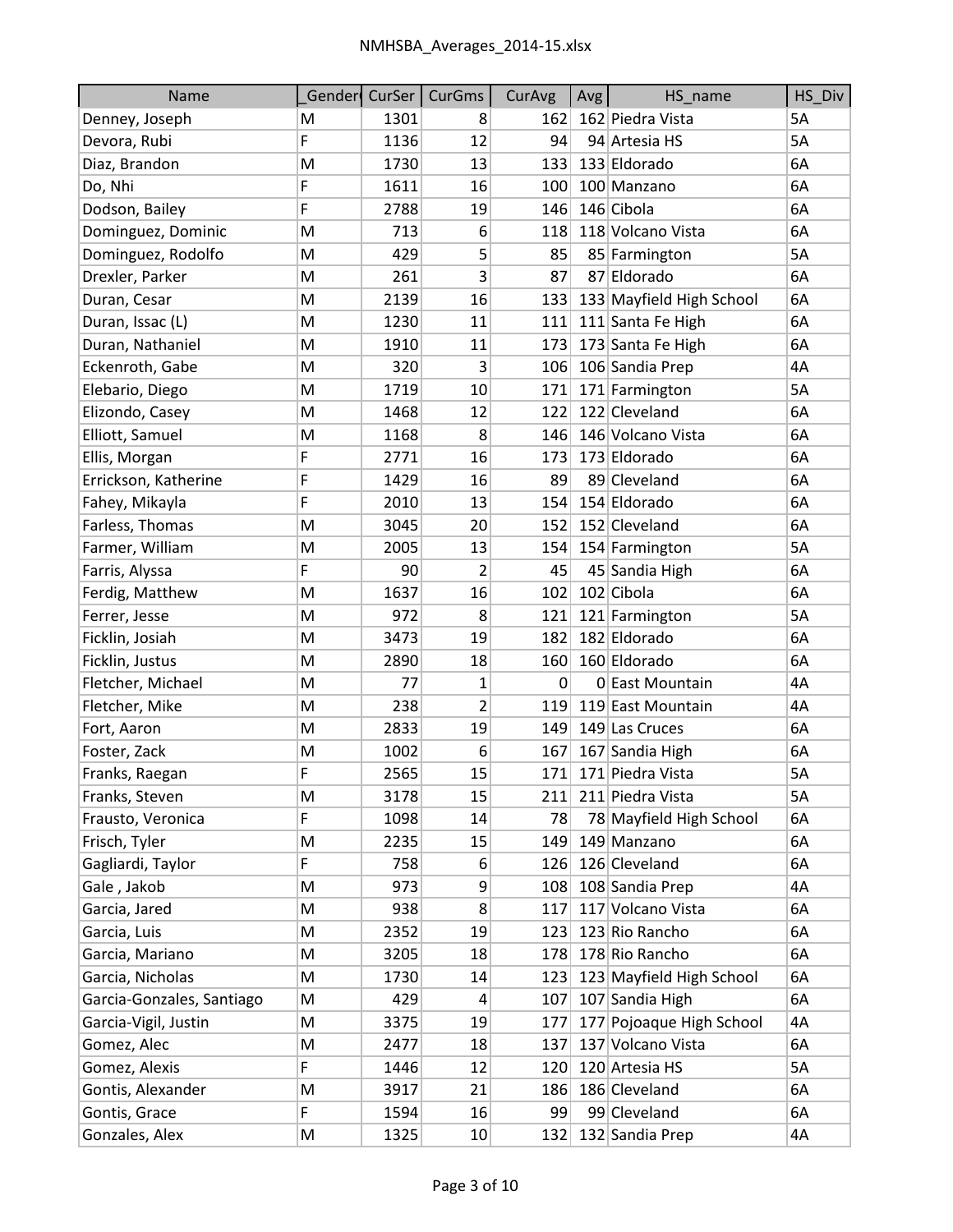| Name                    |   | Gender CurSer | <b>CurGms</b> | CurAvg | Avg | HS name           | HS_Div |
|-------------------------|---|---------------|---------------|--------|-----|-------------------|--------|
| Gonzales, Gabriella     | F | 1815          | 16            | 113    |     | 113 Cleveland     | 6A     |
| Goodman, Jakob          | M | 1672          | 16            | 104    |     | 104 La Cueva      | 6A     |
| Granillo, Daylon        | м | 673           | 6             | 112    |     | 112 Farmington    | 5A     |
| Gray, Sean              | M | 1756          | 12            | 146    |     | 146 Manzano       | 6A     |
| Gray, SethWilson        | M | 3140          | 17            | 184    |     | 184 Cleveland     | 6A     |
| Green, Claire           | F | 600           | 6             | 100    |     | 100 Del Norte     | 5A     |
| Griego, Andrea          | F | 2602          | 17            | 153    |     | 153 Rio Rancho    | 6A     |
| Grier, Tyler            | M | 4322          | 22            | 196    |     | 196 Rio Rancho    | 6A     |
| Griffith, Byron D       | M | 1898          | 10            | 189    |     | 189 La Cueva      | 6A     |
| Grimes, Delaney         | F | 1144          | 10            | 114    |     | 114 La Cueva      | 6A     |
| Guerrero, Fernando      | M | 2732          | 18            | 151    |     | 151 Rio Rancho    | 6A     |
| Gugliotta, Daniel       | M | 771           | 8             | 96     |     | 96 Manzano        | 6A     |
| Hall, Nicholas          | M | 2295          | 18            | 127    |     | 127 Cleveland     | 6A     |
| Hall-Lopez, Mathew      | M | 2334          | 17            | 137    |     | 137 Manzano       | 6A     |
| Hamlin, Cody            | м | 2363          | 16            | 147    |     | 147 Cleveland     | 6A     |
| Hammons, Cody           | M | 1671          | 11            | 151    |     | 151 Farmington    | 5A     |
| Harikumar, Sanjiv       | M | 1279          | 12            | 106    |     | 106 Las Cruces    | 6A     |
| Harmer, Olivia          | F | 840           | 10            | 84     |     | 84 Rio Rancho     | 6A     |
| Harris, Jordan          | M | 2366          | 16            | 147    |     | 147 Cleveland     | 6A     |
| Harvey, Bradley P       | M | 4002          | 21            | 190    |     | 190 La Cueva      | 6A     |
| Harvey, Vanessa         | F | 2094          | 14            | 149    |     | 149 Artesia HS    | 5A     |
| Hatchel, Jackie         | F | 410           | 4             | 102    |     | 102 Santa Fe High | 6A     |
| Hauck, Brian            | M | 2139          | 18            | 118    |     | 118 Cleveland     | 6A     |
| Haught, Corey           | M | 4079          | 22            | 185    |     | 185 Cleveland     | 6A     |
| Heffer, Jaylynn         | F | 1601          | 15            | 106    |     | 106 Sandia High   | 6A     |
| Helmick, Jacob          | M | 3579          | 20            | 178    |     | 178 Cleveland     | 6A     |
| Herson, Taylor          | F | 2523          | 17            | 148    |     | 148 Sandia High   | 6A     |
| Hicks, Trevor           | M | 2872          | 17            | 168    |     | 168 Cleveland     | 6A     |
| Holden-Rhodes, Brittany | F | 2409          | 17            | 141    |     | 141 Sandia Prep   | 4A     |
| Holliday, Isaac         | M | 2780          | 17            | 163    |     | 163 Sandia High   | 6A     |
| Holliday, Michael       | M | 3655          | 19            | 192    |     | 192 Sandia High   | 6A     |
| Hoover, Christopher     | M | 3206          | 20            | 160    |     | 160 Cleveland     | 6A     |
| Houston, Darius         | М | 1510          | 12            | 125    |     | 125 Sandia Prep   | 4A     |
| Howard, Khalen          | М | 3376          | 19            | 177    |     | 177 Cibola        | 6A     |
| Huerta, Martine         | Μ | 1845          | 11            | 167    |     | 167 Del Norte     | 5A     |
| Hunter, Kellie          | F | 1122          | 10            | 112    |     | 112 Piedra Vista  | 5A     |
| Hurley, Logan           | M | 1355          | 10            | 135    |     | 135 Cleveland     | 6A     |
| lafeta, Isaako          | М | 2465          | 13            | 189    |     | 189 Del Norte     | 5A     |
| Ingle, Matthew S        | M | 2005          | 12            | 167    |     | 167 La Cueva      | 6A     |
| James, Dallin           | Μ | 1849          | 11            | 168    |     | 168 Piedra Vista  | 5A     |
| Jandreau, Jared         | M | 1526          | 10            | 152    |     | 152 Volcano Vista | 6A     |
| Jaquez, Alexis          | F | 748           | 8             | 93     |     | 93 Farmington     | 5A     |
| Jaramillo, Alexandria   | F | 621           | 6             | 103    |     | 103 Rio Rancho    | 6A     |
| Jaramillo, Robertrey    | M | 2337          | 18            | 129    |     | 129 Rio Rancho    | 6A     |
| Jasler, Samuel          | Μ | 2896          | 20            | 144    |     | 144 Cleveland     | 6A     |
| Jeffries, Donius        | M | 148           | $1\vert$      | 0      |     | 114 Los Lunas     | 5A     |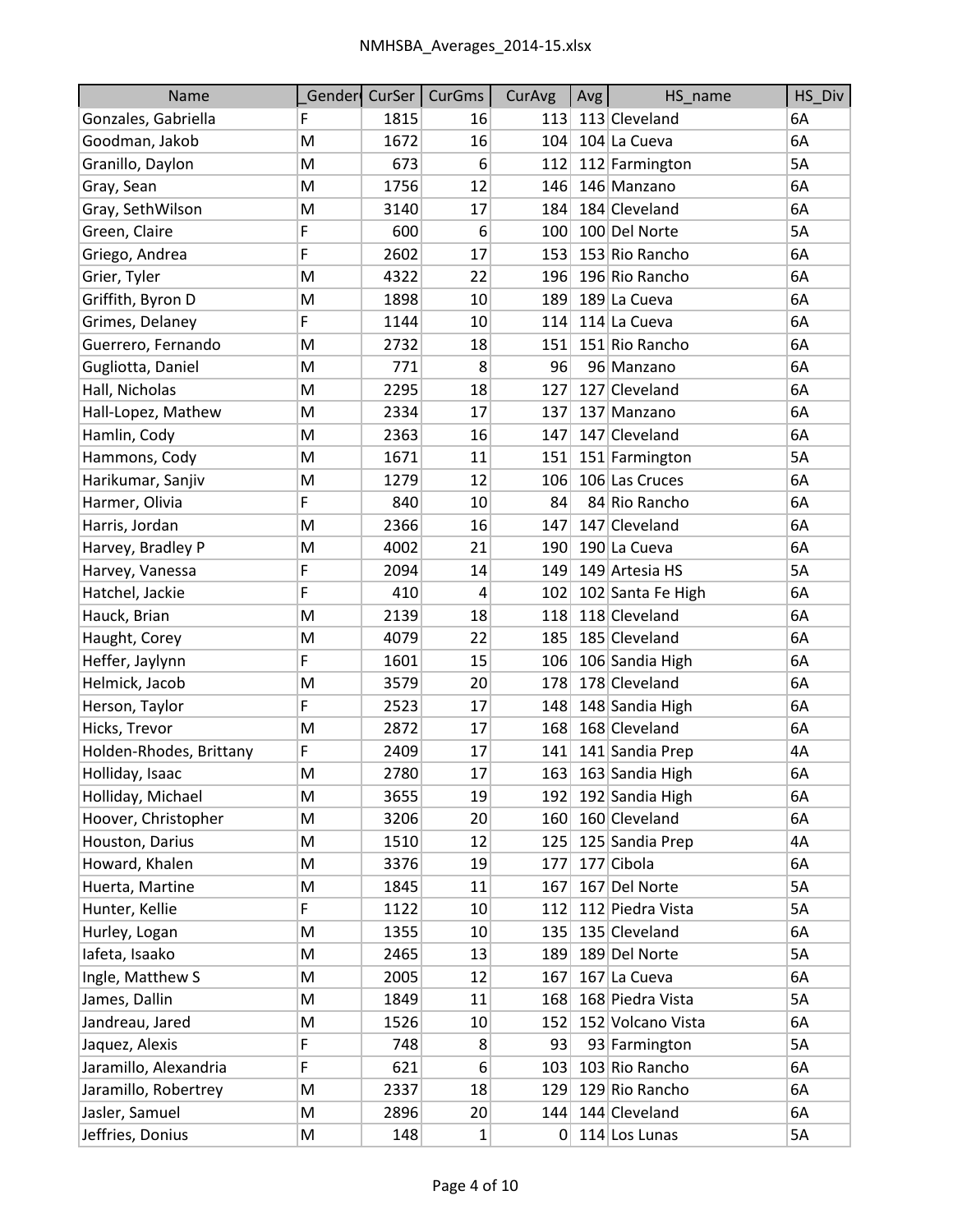| Name                 |   | Gender CurSer | CurGms         | CurAvg | Avg | HS_name                  | HS_Div |
|----------------------|---|---------------|----------------|--------|-----|--------------------------|--------|
| Jeffries, James      | M | 1289          | 9              | 143    |     | 143 Los Lunas            | 5A     |
| Jenkins, Anna        | F | 548           | 5 <sup>1</sup> | 109    |     | 109 Sandia Prep          | 4A     |
| Jenkins, Travis      | M | 2942          | 20             | 147    |     | 147 Cleveland            | 6A     |
| Jimenez, Xavier      | M | 1600          | 15             | 106    |     | 106 West Mesa            | 6A     |
| Johnson, Andi        | F | 439           | $\overline{4}$ | 109    |     | 109 Piedra Vista         | 5A     |
| Jones, Kyle          | M | 1131          | 10             | 113    |     | 113 Volcano Vista        | 6A     |
| Jones, Miea          | F | 2364          | 17             | 139    |     | 139 Volcano Vista        | 6A     |
| Jones, Sierra        | F | 2182          | 17             | 128    |     | 128 La Cueva             | 6A     |
| Jones, Warrick       | M | 407           | $\overline{4}$ | 101    |     | 101 Volcano Vista        | 6A     |
| Joslin, Kaitlinn     | F | 2680          | 15             | 178    |     | 178 Piedra Vista         | 5A     |
| jury, Meredith       | F | 428           | 5              | 85     |     | 85 Sandia Prep           | 4A     |
| Kassay, Anna         | F | 1014          | 9              | 112    |     | 112 Manzano              | 6A     |
| Kempisty, Carter     | M | 2794          | 20             | 139    |     | 139 Cleveland            | 6A     |
| Kendall, Kaleb       | M | 1928          | 16             | 120    |     | 120 Cibola               | 6A     |
| Killoran, Sean       | M | 275           | $\overline{2}$ | 137    |     | 137 Sandia Prep          | 4A     |
| Kizer, Corey         | F | 2242          | 16             | 140    |     | 140 Cleveland            | 6A     |
| Kizer, Sydney        | F | 2800          | 20             | 140    |     | 140 Cleveland            | 6A     |
| Klitsner, Maya       | F | 1297          | 10             | 129    |     | 129 Eldorado             | 6A     |
| Ko, Lisa             | F | 2013          | 18             | 111    |     | 111 Rio Rancho           | 6A     |
| Kuper, Kevin         | M | 1845          | 14             | 131    |     | 131 Cleveland            | 6A     |
| Lang, Jacob          | M | 4073          | 21             | 193    |     | 193 East Mountain        | 4A     |
| Laranaga, Jacob      | M | 211           | 2              | 105    |     | 105 Santa Fe High        | 6A     |
| Largo, Cortez        | M | 1626          | 12             | 135    |     | 135 Sandia High          | 6A     |
| Lasher, Logan        | M | 2487          | 17             | 146    |     | 146 Sandia Prep          | 4A     |
| Laster, Jeffrey      | M | 1061          | 8              | 132    |     | 132 Piedra Vista         | 5A     |
| Le, Jenny            | F | 1088          | 12             | 90     |     | 90 Manzano               | 6A     |
| LeGalley, Mary       | F | 949           | 14             | 67     |     | 67 La Cueva              | 6A     |
| Lemon, Meagan        | F | 933           | 10             | 93     |     | 93 Artesia HS            | 5A     |
| LeNguyen, Bernadette | F | 897           | 10             | 89     |     | 89 Manzano               | 6A     |
| Lesperance, Kyle     | M | 2609          | 18             | 144    |     | 144 East Mountain        | 4A     |
| Letoruneau, Nathan   | М | 1614          | 12             | 134    |     | 134 Artesia HS           | 5A     |
| Leyva, Kyler         | M | 525           | 4              | 131    |     | 131 Rio Rancho           | 6A     |
| Linares, Aileen      | F | 2802          | 17             | 164    |     | 164 Rio Rancho           | 6A     |
| Lopez, Isaac         | Μ | 1188          | 12             | 99     |     | 99 Artesia HS            | 5A     |
| Lopez, Leighanne     | F | 1774          | 16             | 110    |     | 110 Cleveland            | 6A     |
| Lopez, Savanna       | F | 1485          | 14             | 106    |     | 106 Sandia High          | 6A     |
| Maestas, Benito      | M | 763           | 6              | 127    |     | 127 Pojoaque High School | 4A     |
| Maestas, Joshua      | М | 1964          | 13             | 151    |     | 151 Espanola Valley      | 5A     |
| Mahan, Darian        | М | 1439          | 12             | 119    |     | 119 Artesia HS           | 5А     |
| Marcy, Mitchell      | M | 2368          | 13             | 182    |     | 182 Farmington           | 5A     |
| Marquez, Donovan     | М | 927           | 8              | 115    |     | 115 Cleveland            | 6A     |
| Marsh, Dylan         | Μ | 3183          | 17             | 187    |     | 187 Manzano              | 6A     |
| Martin, Alex         | Μ | 501           | $\overline{4}$ | 125    |     | 125 Cibola               | 6A     |
| Martinez, Angelique  | F | 2216          | 16             | 138    |     | 138 Pojoaque High School | 4A     |
| Martinez, Angelo     | Μ | 2678          | 17             | 157    |     | 157 Pojoaque High School | 4A     |
| Martinez, Derek      | M | 640           | $6 \mid$       | 106    |     | 106 Pojoaque High School | 4A     |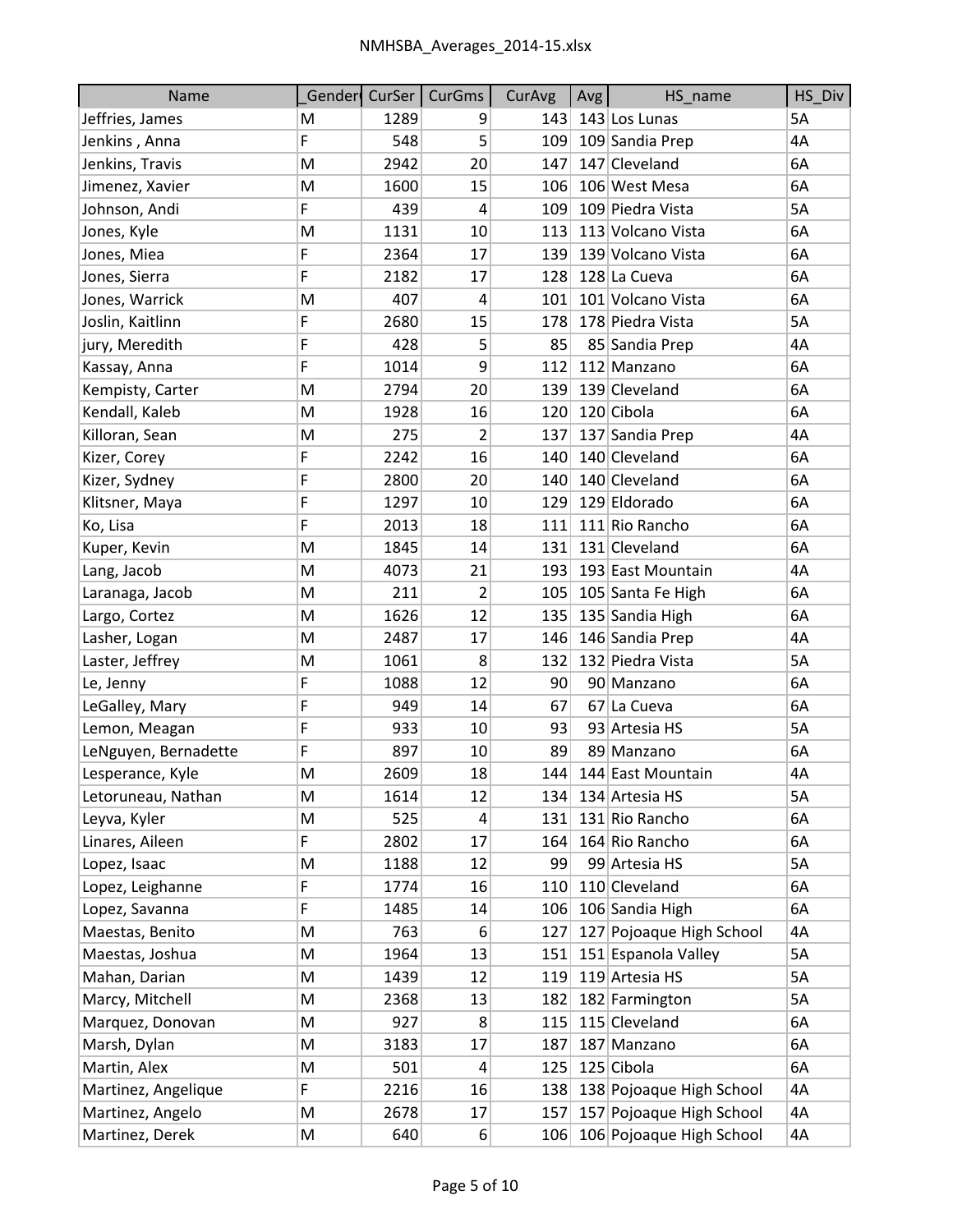| Name                 |   | Gender CurSer | CurGms                  | CurAvg | Avg | HS_name                  | HS_Div |
|----------------------|---|---------------|-------------------------|--------|-----|--------------------------|--------|
| Martinez, Dominic    | M | 1270          | 9                       | 141    |     | 141 Farmington           | 5A     |
| Martinez, Dominique  | F | 1175          | 12                      | 97     |     | 97 Sandia High           | 6A     |
| Martinez, Jessica    | F | 518           | $\overline{4}$          | 129    |     | 129 Cleveland            | 6A     |
| Martinez, Joshua     | M | 2000          | 15                      | 133    |     | 133 Espanola Valley      | 5A     |
| Martinez, Matthew    | M | 464           | 4                       | 116    |     | 116 Volcano Vista        | 6A     |
| Martinez, Noah       | M | 3333          | 19                      | 175    |     | 175 Sandia High          | 6A     |
| McAfee, Cecilia      | F | 1049          | 8                       | 131    |     | 131 Farmington           | 5A     |
| McCall, Nicholas     | M | 733           | 8                       | 91     |     | 91 Piedra Vista          | 5A     |
| McCormick, Victoria  | F | 310           | $\overline{4}$          | 77     |     | 77 Sandia Prep           | 4A     |
| McDaniel, Chad       | M | 1199          | 10                      | 119    |     | 119 Farmington           | 5A     |
| McKinney, Nathan     | M | 1410          | 10                      | 141    |     | 141 Piedra Vista         | 5A     |
| Medina, Adrian       | M | 428           | 4                       | 107    |     | 107 Sandia Prep          | 4A     |
| Medina, Amanda       | F | 2828          | 20                      | 141    |     | 141 Cleveland            | 6A     |
| Medina, Dominic      | Μ | 295           | 2                       | 147    |     | 147 Espanola Valley      | 5A     |
| Medore, Isaac        | M | 2770          | 15                      | 184    |     | 184 Onate                | 6A     |
| Messler, Sarah       | F | 201           | 2                       | 100    |     | 100 Manzano              | 6A     |
| Michael, John        | M | 925           | 9                       | 102    |     | 102 Sandia Prep          | 4A     |
| Modesto, Paul        | M | 124           | $\mathbf{1}$            | 0      |     | 0 Volcano Vista          | 6A     |
| Monroe, Ashlyn       | F | 2067          | 13                      | 159    |     | 159 Volcano Vista        | 6A     |
| Montano, Morgan      | F | 806           | 8                       | 100    |     | 100 Piedra Vista         | 5A     |
| Montano, Tyler       | Μ | 591           | 6                       | 98     |     | 98 Piedra Vista          | 5A     |
| Montgomery, Allison  | F | 1326          | 12                      | 110    |     | 110 La Cueva             | 6A     |
| Moorhead, Corbin     | M | 882           | 8                       | 110    |     | 110 Piedra Vista         | 5A     |
| Morgan, Callie       | F | 3093          | 21                      | 147    |     | 147 La Cueva             | 6A     |
| Mossburg, Monica     | F | 1538          | 12                      | 128    |     | 128 Piedra Vista         | 5A     |
| Moya, Kyleigh        | F | 3296          | 23                      | 143    |     | 143 Volcano Vista        | 6A     |
| Moyle, Jerry         | M | 2850          | 18                      | 158    |     | 158 Manzano              | 6A     |
| Mueller, Tiffanie    | F | 417           | $\overline{\mathbf{r}}$ | 104    |     | 104 Cibola               | 6A     |
| Muller, Jacob        | M | 681           | 6                       | 113    |     | 113 Volcano Vista        | 6A     |
| Munoz, Jaime         | M | 894           | 8                       | 111    |     | 111 Manzano              | 6A     |
| Munoz, Tony          | Μ | 1521          | 12                      | 126    |     | 126 Manzano              | 6A     |
| Muzzey, Devin        | M | 2790          | 19                      | 146    |     | 146 Cibola               | 6A     |
| Netcher, Zachary     | Μ | 1405          | 13                      | 108    |     | 108 Cleveland            | 6A     |
| Nevarez Jr., Gonzalo | M | 2041          | 16                      | 127    |     | 127 Las Cruces           | 6A     |
| Newport, Dylan       | M | 3002          | 18                      | 166    |     | 166 Cleveland            | 6A     |
| Newport, Hunter      | M | 2218          | 18                      | 123    |     | 123 Cleveland            | 6A     |
| Nguyen, Mariah       | F | 944           | 9                       | 104    |     | 104 Sandia High          | 6A     |
| Nguyen, Nathan       | Μ | 2517          | 14                      | 179    |     | 179 Rio Rancho           | 6A     |
| Nicholls, Dustin     | M | 1645          | 10                      | 164    |     | 164 Los Lunas            | 5A     |
| Nicholls, Jeremiah   | Μ | 679           | 6                       | 113    |     | 113 Los Lunas            | 5A     |
| Nootenboom, Shai     | F | 1571          | 17                      | 92     |     | 92 Cleveland             | 6A     |
| Novak, Jazmin        | F | 1141          | 10                      | 114    |     | 114 La Cueva             | 6A     |
| Nunez, Dejanie       | F | 584           | $\overline{4}$          | 146    |     | 146 Piedra Vista         | 5A     |
| Olivas, Brett        | M | 337           | $\overline{a}$          | 84     |     | 84 La Cueva              | 6A     |
| Opela, Carson        | M | 4080          | 21                      | 194    |     | 194 Rio Rancho           | 6A     |
| Ortega, Ashley       | F | 1579          | 14                      | 112    |     | 112 Mayfield High School | 6A     |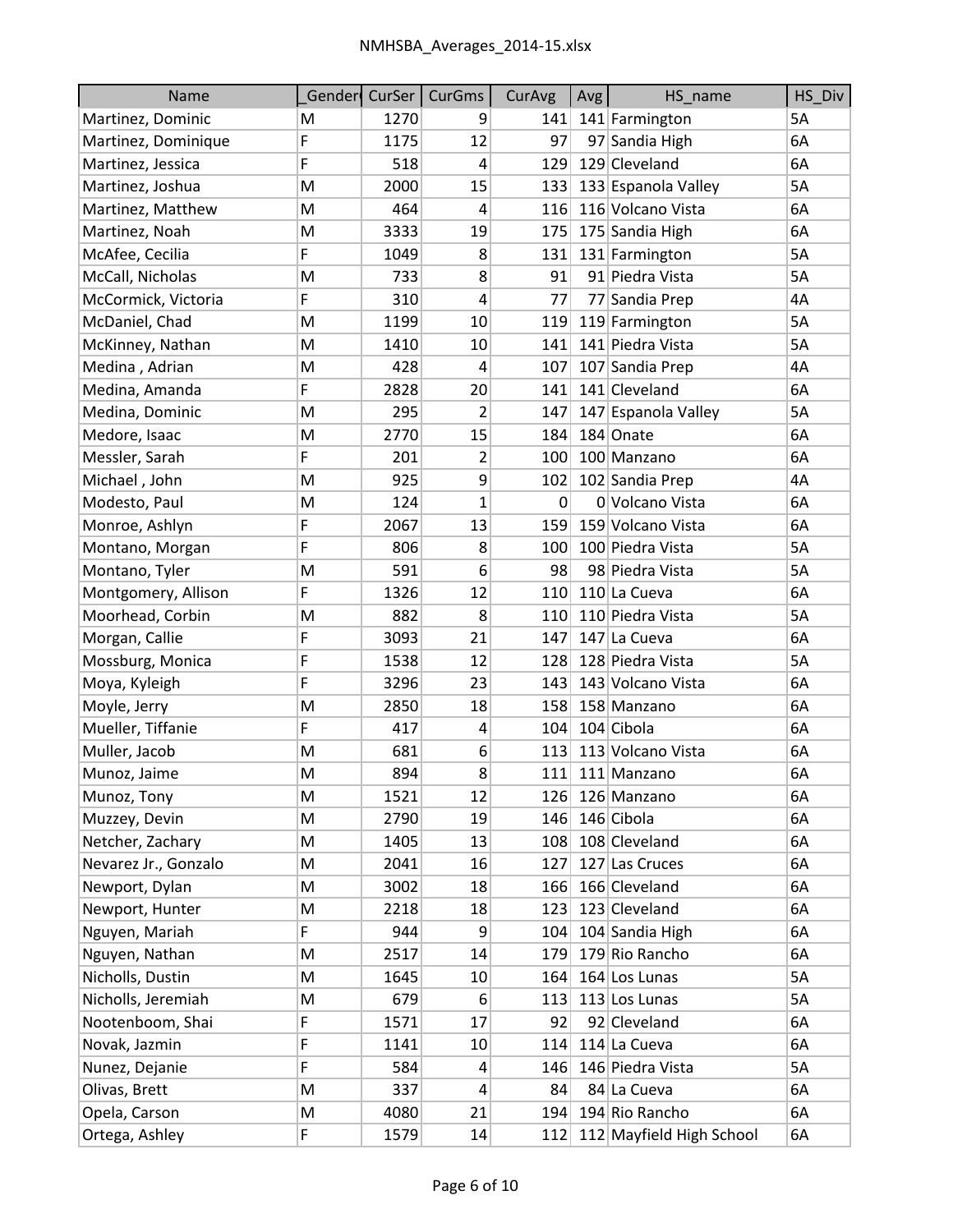| Name                  |    |      | Gender CurSer   CurGms | CurAvg | Avg | HS_name                  | HS_Div    |
|-----------------------|----|------|------------------------|--------|-----|--------------------------|-----------|
| Ortega, Cristobal     | м  | 3633 | 18                     | 201    |     | 201 Rio Rancho           | 6A        |
| Ortega, Kenley        | F  | 1117 | 12                     | 93     |     | 93 Artesia HS            | <b>5A</b> |
| Ortega, Samantha      | F  | 1717 | 16                     | 107    |     | 107 Mayfield High School | 6A        |
| Ortega, Thomas        | M  | 1205 | 10                     | 120    |     | 120 Espanola Valley      | 5A        |
| Ortiz, Benjamin       | M  | 1442 | 14                     | 103    |     | 103 Mayfield High School | 6A        |
| Ortiz, Joe            | M  | 277  | 2                      | 138    |     | 138 Cibola               | 6A        |
| Palomares, Jamey      | Μ  | 1531 | 12                     | 127    |     | 127 Artesia HS           | 5A        |
| Parra, Nicolas        | M  | 1335 | 13                     | 102    |     | 102 Eldorado             | 6A        |
| Pena, Nate            | Μ  | 1820 | 14                     | 130    |     | 130 Manzano              | 6A        |
| Perlinski, Jeremy     | Μ  | 3382 | 21                     | 161    |     | 161 East Mountain        | 4A        |
| Peterson, Sierra      | F  | 1465 | 12                     | 122    |     | 122 Cibola               | 6A        |
| Pieper, Bradley       | Μ  | 744  | 6                      | 124    |     | 124 Onate                | 6A        |
| Pierce, Caitlyn       | F  | 1397 | 12                     | 116    |     | 116 Manzano              | 6A        |
| Pierson, Brandon      | Μ  | 2342 | 18                     | 130    |     | 130 Cleveland            | 6A        |
| Pinkerton, Katelynn   | F  | 1397 | 12                     | 116    |     | 116 Artesia HS           | 5A        |
| Podzemny, Chase       | M  | 1246 | 13                     | 95     |     | 95 East Mountain         | 4A        |
| Poswiatowski, Cole    | м  | 2994 | 17                     | 176    |     | 176 Rio Rancho           | 6A        |
| Poswiatowski, Stephen | M  | 2993 | 18                     | 166    |     | 166 Rio Rancho           | 6A        |
| Price, Nathan         | Μ  | 2502 | 14                     | 178    |     | 178 La Cueva             | 6A        |
| Quinn-Dawes, Courtney | F  | 3188 | 19                     | 167    |     | 167 Rio Rancho           | 6A        |
| Radosevich, Sara      | F  | 1361 | 12                     | 113    |     | 113 Piedra Vista         | 5A        |
| Ragsdale, Alexandria  | F  | 992  | 8                      | 124    |     | 124 Sandia Prep          | 4A        |
| Rahm, Riley           | M  | 1502 | 11                     | 136    |     | 136 Piedra Vista         | 5A        |
| Ramirez, Joaquin      | Μ  | 286  | 2                      | 143    |     | 143 West Mesa            | 6A        |
| Ramirez, Michael      | M  | 1717 | 12                     | 143    |     | 143 Mayfield High School | 6A        |
| Randall, Michael      | Μ  | 2276 | 13                     | 175    |     | 175 Mayfield High School | 6A        |
| Raphael, Ethan        | M  | 165  | 2                      | 82     |     | 82 Volcano Vista         | 6A        |
| Reeves, Grayson       | M  | 1621 | 11                     | 147    |     | 147 Sandia Prep          | 4A        |
| Reid, Kevin           | M  | 1796 | 16                     | 112    |     | 112 La Cueva             | 6A        |
| Reynolds, Nathan      | M  | 2723 | 18                     | 151    |     | 151 Volcano Vista        | 6A        |
| Reza, Brandon         | M  | 797  | 6                      | 132    |     | 132 Artesia HS           | 5A        |
| Richardson, Paige     | F. | 185  | 2                      | 92     |     | 92 Cibola                | 6A        |
| Richie, Rattan        | М  | 640  | 5                      | 128    |     | 128 Sandia Prep          | 4A        |
| Rico, Alec            | M  | 1739 | 9                      | 193    |     | 193 Cleveland            | 6A        |
| Ringler, Rachael      | F  | 1188 | 8                      | 148    |     | 148 Manzano              | 6A        |
| Rivera, Maria         | F  | 707  | 6                      | 117    |     | 117 Artesia HS           | 5A        |
| Roberts, Donald       | M  | 1033 | 8                      | 129    |     | 129 Sandia Prep          | 4A        |
| Robinson, Amber       | F  | 152  | 2                      | 76     |     | 76 Piedra Vista          | 5A        |
| Rodahl, Sharley       | F  | 367  | $\overline{a}$         | 91     |     | 91 Piedra Vista          | 5A        |
| Romero, Cedric        | M  | 817  | 8                      | 102    |     | 102 Los Lunas            | 5A        |
| Romero, Elizabeth     | F  | 1984 | 11                     | 180    |     | 180 Santa Fe High        | 6A        |
| Romero, Kyra          | F  | 1272 | 11                     | 115    |     | 115 Pojoaque High School | 4A        |
| Romero, Santiago      | M  | 2838 | 18                     | 157    |     | 157 Rio Rancho           | 6A        |
| Roos, Annica          | F. | 2392 | 20                     | 119    |     | 119 Cleveland            | 6A        |
| Rossman, Edward       | M  | 180  | $\overline{2}$         | 90     |     | 90 Sandia Prep           | 4А        |
| Roybal, Deidre        | F  | 1974 | 15                     | 131    |     | 131 Pojoaque High School | 4A        |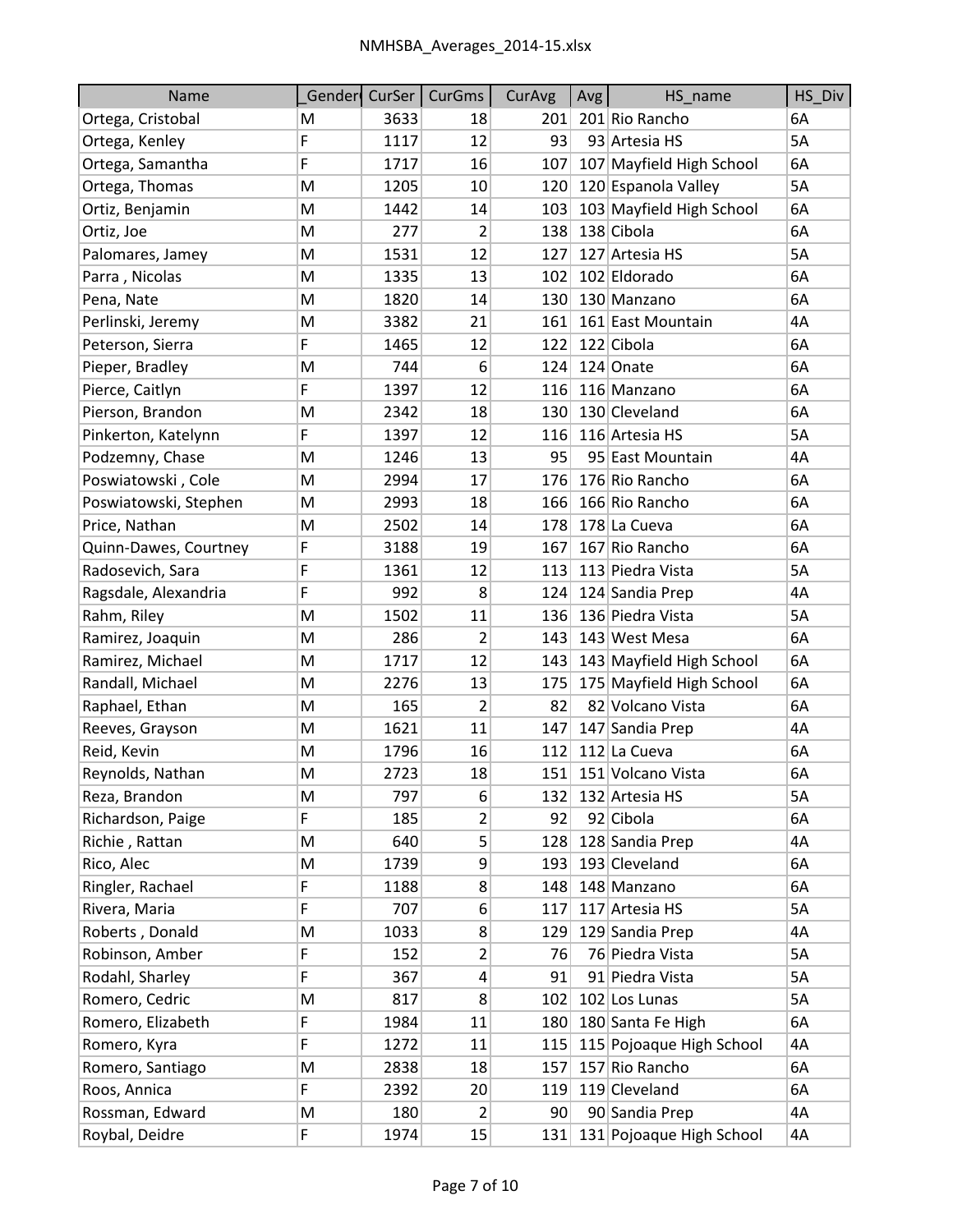| Name                    |   | Gender CurSer | <b>CurGms</b>           | CurAvg | Avg | HS name                  | HS_Div    |
|-------------------------|---|---------------|-------------------------|--------|-----|--------------------------|-----------|
| Roybal, Luis            | Μ | 2201          | 13                      | 169    |     | 169 Mayfield High School | 6A        |
| Roybal, Samuel          | M | 2669          | 15                      | 177    |     | 177 Mayfield High School | 6A        |
| Rubin, Logan            | M | 1368          | 12                      | 114    |     | 114 La Cueva             | 6A        |
| Ruiz Jimenez, Mackenzie | F | 2452          | 17                      | 144    |     | 144 Sandia High          | 6A        |
| Ruiz, Dontae            | Μ | 3699          | 21                      | 176    |     | 176 Volcano Vista        | 6A        |
| Rutherford, Ryan        | M | 304           | $\overline{2}$          | 152    |     | 152 Artesia HS           | <b>5A</b> |
| Ryals-Hansen, Ricardo   | M | 1815          | 12                      | 151    |     | 151 Artesia HS           | 5A        |
| Salamanca, Felipe       | Μ | 747           | 6                       | 124    |     | 124 Artesia HS           | 5A        |
| Salazar, Dominic        | M | 204           | $\overline{\mathbf{c}}$ | 102    |     | 102 Volcano Vista        | 6A        |
| Salazar, Isaiah         | Μ | 278           | 2                       | 139    |     | 139 Espanola Valley      | 5A        |
| Salazar, Kyle           | M | 2948          | 17                      | 173    |     | 173 Pojoaque High School | 4A        |
| Salazar, Roy            | Μ | 2376          | 15                      | 158    |     | 158 Espanola Valley      | 5A        |
| Salazar, Tyler          | М | 1843          | 12                      | 153    |     | 153 Volcano Vista        | 6A        |
| Salcido, Mason          | Μ | 810           | 6                       | 135    |     | 135 Cibola               | 6A        |
| Sanchez, Alex           | M | 495           | 6                       | 82     |     | 82 Sandia Prep           | 4A        |
| Sanchez, Alexis         | F | 1932          | 16                      | 120    |     | 120 Cleveland            | 6A        |
| Sanchez, Lindsey        | F | 2259          | 14                      | 161    |     | 161 Sandia High          | 6A        |
| Sanchez, Matthew        | M | 1280          | 9                       | 142    |     | 142 Del Norte            | 5A        |
| Sanchez, Norman         | M | 1237          | 10                      | 123    |     | 123 Espanola Valley      | 5A        |
| Sanchez, Quirino        | Μ | 2501          | 13                      | 192    |     | 192 Del Norte            | <b>5A</b> |
| Sanchez, Samantha       | F | 1246          | 12                      | 103    |     | 103 Espanola Valley      | 5A        |
| Sanders, Christopher    | Μ | 3830          | 20                      | 191    |     | 191 Rio Rancho           | 6A        |
| Sanders, Tristan        | M | 3063          | 19                      | 161    |     | 161 Cleveland            | 6A        |
| Sarabillo, Christina    | F | 1803          | 16                      | 112    |     | 112 Manzano              | 6A        |
| Schmidt, Courtney       | F | 1812          | 14                      | 129    |     | 129 Volcano Vista        | 6A        |
| Schreider, Brittany     | F | 889           | 8                       | 111    |     | 111 Artesia HS           | 5A        |
| Schwendenman, Kyle      | Μ | 2353          | 17                      | 138    |     | 138 La Cueva             | 6A        |
| Seawright, Jonah        | M | 3860          | 20                      | 193    |     | 193 Eldorado             | 6A        |
| Segovia, Johnny         | M | 2437          | 15                      | 162    |     | 162 Espanola Valley      | 5A        |
| Sena, Marissa           | F | 691           | 7                       | 98     |     | 98 Los Lunas             | 5A        |
| Silva, Corrie           | F | 160           | $\overline{2}$          | 80     |     | 80 Piedra Vista          | 5A        |
| Sloan, Nicholas         | M | 548           | 6                       | 91     |     | 91 Farmington            | 5A        |
| Smyer, Madyson          | F | 588           | $\overline{\mathbf{r}}$ | 147    |     | 147 Eldorado             | 6A        |
| Spam, Jaden             | Μ | 3192          | 20                      | 159    |     | 159 Rio Rancho           | 6A        |
| Sparks, Logan           | M | 3650          | 21                      | 173    |     | 173 Cleveland            | 6A        |
| Spellbring, Brenten     | Μ | 469           | $\overline{4}$          | 117    |     | 117 Piedra Vista         | 5A        |
| Springer, Elias         | M | 1482          | 11                      | 134    |     | 134 Volcano Vista        | 6A        |
| Stacey, Ashley          | F | 1296          | 14                      | 92     |     | 92 Cleveland             | 6A        |
| Staley, Amory           | F | 620           | 6                       | 103    |     | 103 Farmington           | 5A        |
| Stedman, Ben            | M | 5076          | 23                      | 220    |     | 220 Rio Rancho           | 6A        |
| Steed, Alyssa           | F | 1170          | 11                      | 106    |     | 106 Artesia HS           | 5A        |
| Steele, Aaron           | M | 2437          | 18                      | 135    |     | 135 Cleveland            | 6A        |
| Stewart, Samantha       | F | 191           | $\vert 3 \vert$         | 63     |     | 63 La Cueva              | 6A        |
| Stiles, Jensen          | F | 3002          | 17                      | 176    |     | 176 Eldorado             | 6A        |
| Stock, Cydnie           | F | 194           | 2                       | 97     |     | 97 Piedra Vista          | 5A        |
| Suggs, Trevor           | M | 1379          | 10                      | 137    |     | 137 Artesia HS           | 5A        |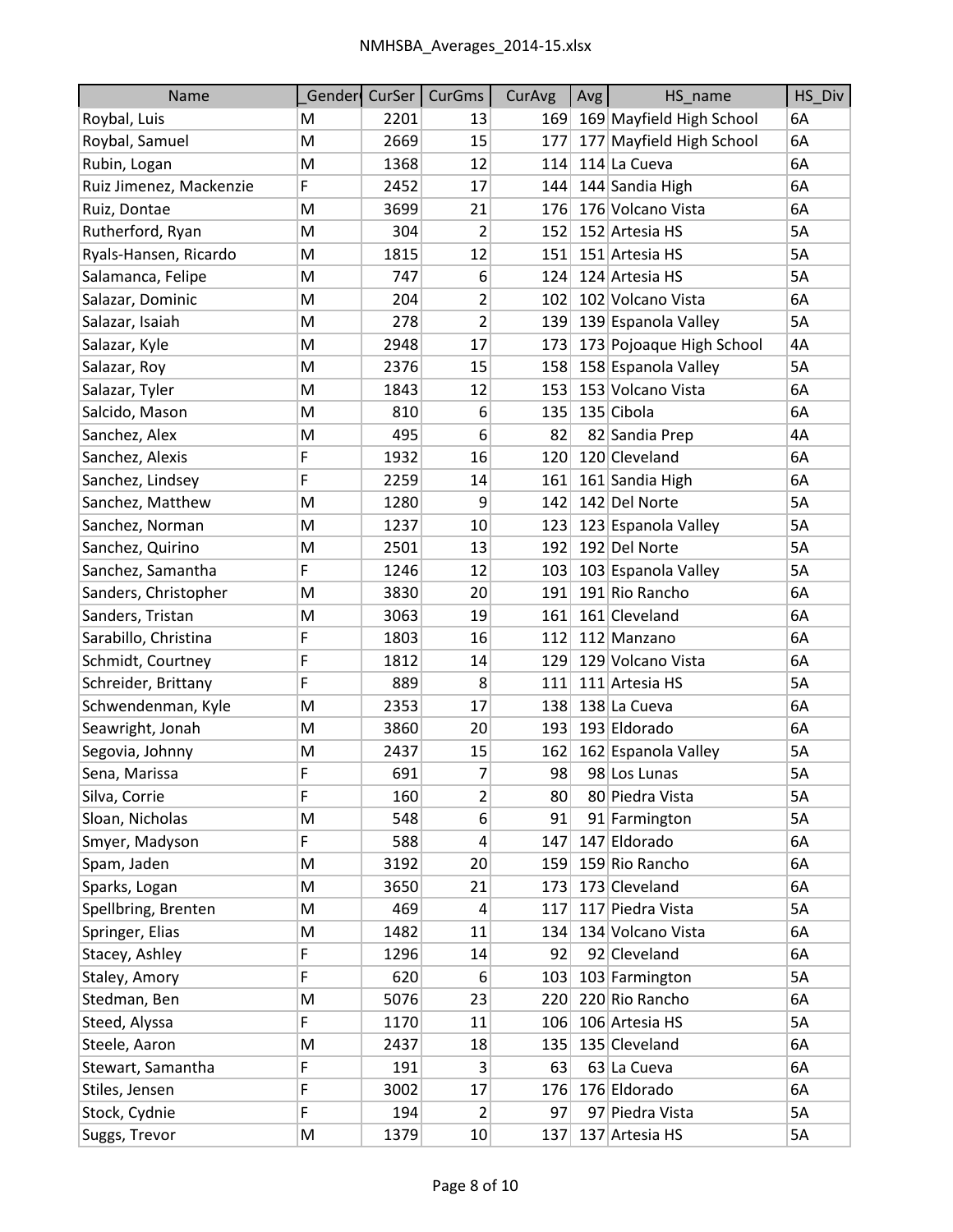| <b>Name</b>         | Gender | CurSer | <b>CurGms</b> | CurAvg | Avg | HS_name                  | HS_Div    |
|---------------------|--------|--------|---------------|--------|-----|--------------------------|-----------|
| Swalby, Jacob       | M      | 3254   | 21            | 154    |     | 154 East Mountain        | 4A        |
| Swalby, Michael     | M      | 3345   | 21            | 159    |     | 159 East Mountain        | 4A        |
| Swingle, Aaron      | M      | 1710   | 14            | 122    |     | 122 Cleveland            | 6A        |
| Takacs, Addison     | M      | 1797   | 12            | 149    |     | 149 Artesia HS           | 5A        |
| Tchiloyans, Natalia | F      | 3116   | 19            | 164    |     | 164 Rio Rancho           | 6A        |
| Tellez, Xavier      | M      | 2904   | 19            | 152    |     | 152 Onate                | 6A        |
| Thalmann, Dana      | F.     | 1052   | 12            | 87     |     | 87 Mayfield High School  | 6A        |
| Thomas, Zaxary      | M      | 444    | 4             | 111    |     | 111 Cleveland            | 6A        |
| Thompson, Sandra    | F      | 1158   | 8             | 144    |     | 144 Rio Rancho           | 6A        |
| Thrash, Carter      | M      | 923    | 8             | 115    |     | 115 Sandia Prep          | 4A        |
| Thurgood, Pamela    | F      | 795    | 6             | 132    |     | 132 Del Norte            | 5A        |
| Todd, Andrew        | M      | 1202   | 10            | 120    |     | 120 Farmington           | 5A        |
| Torrez, Marco       | M      | 1410   | 12            | 117    |     | 117 Volcano Vista        | 6A        |
| Towery, Tadden      | M      | 304    | 2             | 152    |     | 152 East Mountain        | 4A        |
| Tran, Lilly         | F      | 375    | 4             | 93     |     | 93 Manzano               | 6A        |
| Tran, Nathan        | M      | 3768   | 18            | 209    |     | 209 Eldorado             | 6A        |
| Tran, Vuvy          | M      | 539    | 4             | 134    |     | 134 Manzano              | 6A        |
| Triste, Roman       | M      | 1457   | 14            | 104    |     | 104 Mayfield High School | 6A        |
| Trotter, Michael    | М      | 585    | 4             | 146    |     | 146 Volcano Vista        | 6A        |
| Trujillo, Vinz      | M      | 513    | 6             | 85     |     | 85 Espanola Valley       | <b>5A</b> |
| Turner, Sophia      | F      | 536    | 5             | 107    |     | 107 Sandia Prep          | 4A        |
| Urbina Jr, Leonel   | M      | 2507   | 17            | 147    |     | 147 Rio Rancho           | 6A        |
| Urbina, Alyssa      | F      | 686    | 6             | 114    |     | 114 Rio Rancho           | 6A        |
| Valdez, Emmery      | F      | 1526   | 19            | 80     |     | 80 Cleveland             | 6A        |
| Valdez, Johnathan   | M      | 1356   | 10            | 135    |     | 135 Espanola Valley      | 5A        |
| Valdez, Vincent     | м      | 1686   | 14            | 120    |     | 120 Cleveland            | 6A        |
| Valencia, Christian | M      | 1191   | 10            | 119    |     | 119 Cleveland            | 6A        |
| Van Dyke, Justin    | M      | 617    | 6             | 102    |     | 102 Sandia Prep          | 4A        |
| Vaughn, Jordon      | M      | 1986   | 14            | 141    |     | 141 Volcano Vista        | 6A        |
| Vega, Chris         | M      | 1553   | 12            | 129    |     | 129 La Cueva             | 6A        |
| Velo, Daniel        | М      | 2463   | 14            | 175    |     | 175 Artesia HS           | 5A        |
| Vigil, Heather      | F      | 1415   | 12            | 117    |     | 117 Espanola Valley      | 5A        |
| Vigil, Jeffery      | M      | 1851   | 14            | 132    |     | 132 Pojoaque High School | 4A        |
| Vigil, Ronald       | M      | 2167   | 13            | 166    |     | 166 Espanola Valley      | 5A        |
| Vigil, Tiara        | F      | 954    | 8             | 119    |     | 119 Farmington           | 5A        |
| Virgil, Adam        | M      | 1023   | 9             | 113    |     | 113 Sandia Prep          | 4A        |
| Wageley, Ana        | F      | 912    | 11            | 82     |     | 82 Artesia HS            | 5A        |
| Wahner, Adel        | F.     | 3657   | 19            | 192    |     | 192 Mayfield High School | 6A        |
| Walden, Jon         | M      | 2112   | 20            | 105    |     | 105 Cleveland            | 6A        |
| Walsh, Bonnie       | F      | 722    | 7             | 103    |     | 103 Sandia Prep          | 4A        |
| Wang, Yanru         | F      | 552    | 5             | 110    |     | 110 Sandia Prep          | 4A        |
| Ward, Christina     | F      | 2748   | 19            | 144    |     | 144 Cibola               | 6A        |
| Wascom, lan         | М      | 1791   | 16            | 111    |     | 111 Cibola               | 6A        |
| Wilkins, Amber      | M      | 766    | 8             | 95     |     | 95 Manzano               | 6A        |
| Williams, Brandon   | M      | 2739   | 17            | 161    |     | 161 Eldorado             | 6A        |
| Williams, Kori      | F      | 1287   | 12            | 107    |     | 107 Rio Rancho           | 6A        |